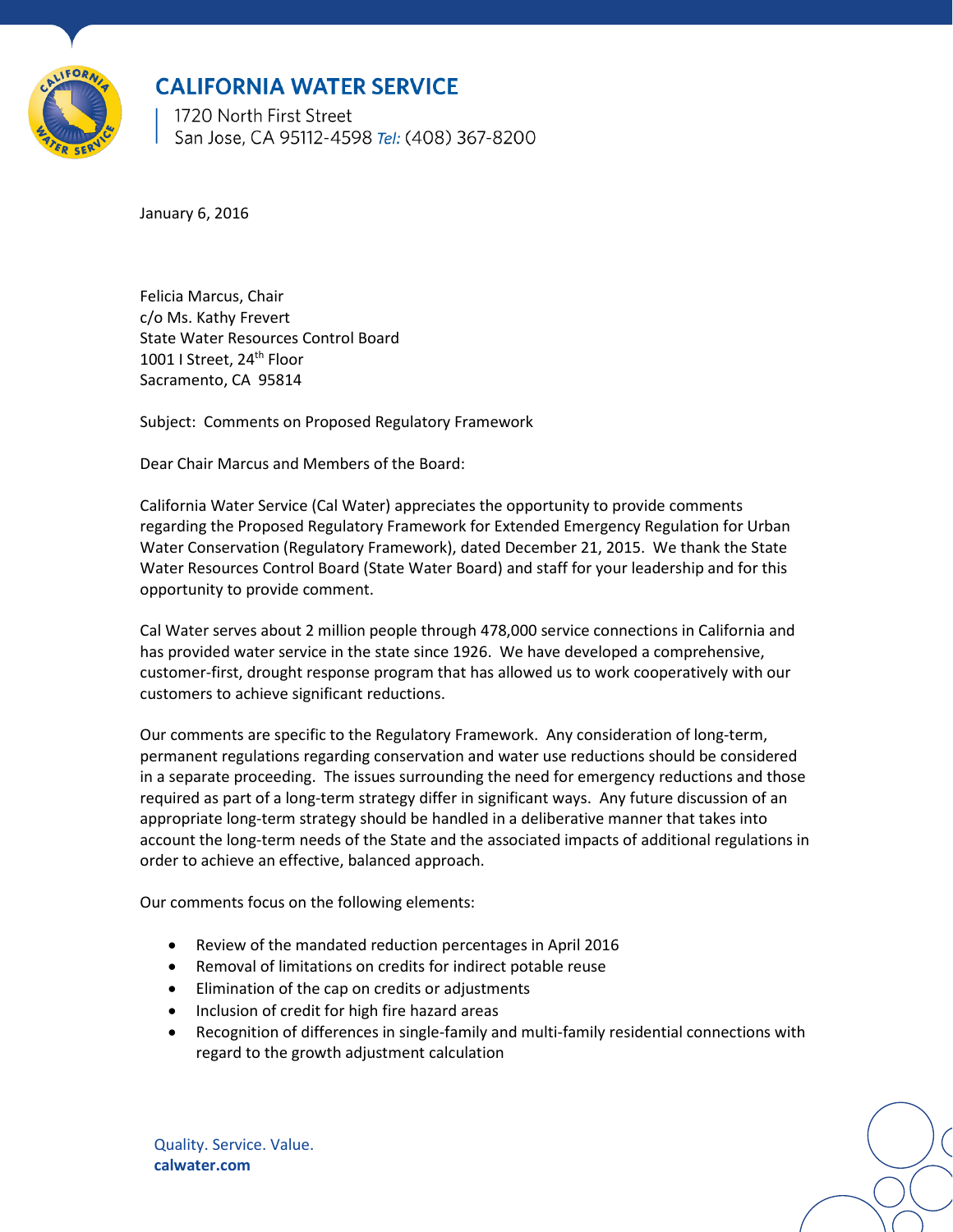

# **CALIFORNIA WATER SERVICE**

#### **Review of the Mandated Reduction Percentages in April 2016**

It is critical that any extension of the Emergency Regulation accounts for current water supply conditions. As such, Cal Water recommends that the State Water Board review the mandated reduction percentages after the April snowpack reading. Improvement in water supply conditions may allow for a downward adjustment to the State reduction goal, with related downward adjustments to the reduction requirements of individual water suppliers. It is important that the reduction requirements continue to reflect current water conditions.

## **Removal of Limitations on Credits for Indirect Potable Reuse**

The staff recommendation for "Drought Resilient Sources of Supply Credit" includes recognition of indirect potable reuse. Unfortunately, this recognition unnecessarily limits eligible indirect potable reuse to coastal wastewater. There is no rationale provided for this limitation, and Cal Water recommends that all indirect potable reuse be eligible.

#### **Elimination of the Cap on Credits or Adjustments**

In the Regulatory Framework, staff recommends "that all credits and adjustments be capped to allow a maximum of a four percentage point decrease to any individual water supplier's conservation standard (tier)." An individual water supplier should not receive only a portion of its adjustment simply because it may be impacted by multiple elements such as climate and growth. Cal Water recommends that this cap be removed to provide the full, appropriate adjustments for water suppliers that meet the criteria established for the adopted credits and adjustments.

## **Inclusion of Credit for High Fire Hazard Areas**

Cal Water recommends that the State Water Board recognize the impact of high mandated reduction percentages on areas designated as high fire hazard areas by Cal Fire. This credit could take many forms to address this combination of high reduction percentage and high fire hazard designation. An example would be to allow a four percent reduction (one tier) for water suppliers that are included in Tier 8 and 9 and have the appropriate fire hazard designation from Cal Fire. Cal Water has been working with Cal Fire on educational materials for our customers and requests that these fire-prone areas be recognized with a credit. We believe the credit would provide a balance between necessary water reductions and the critical need to protect health and safety.

## **Recognition of Differences in Single-family and Multi-family Residential Connections with Regard to the Growth Adjustment Calculation**

Step 1 of the growth adjustment calculation recommended by staff reads, "Number of new residential connections since 2013 multiplied by 165 gallons (55 gallons per person per day multiplied by three people) multiplied by 270 days." This calculation appears to treat new single-family residential connections and new multi-family residential connections in the same manner. Cal Water recommends that water suppliers be given the option to use dwelling units in lieu of new multi-family residential connections. Providing the option of utilizing dwelling

Quality. Service. Value. **calwater.com**